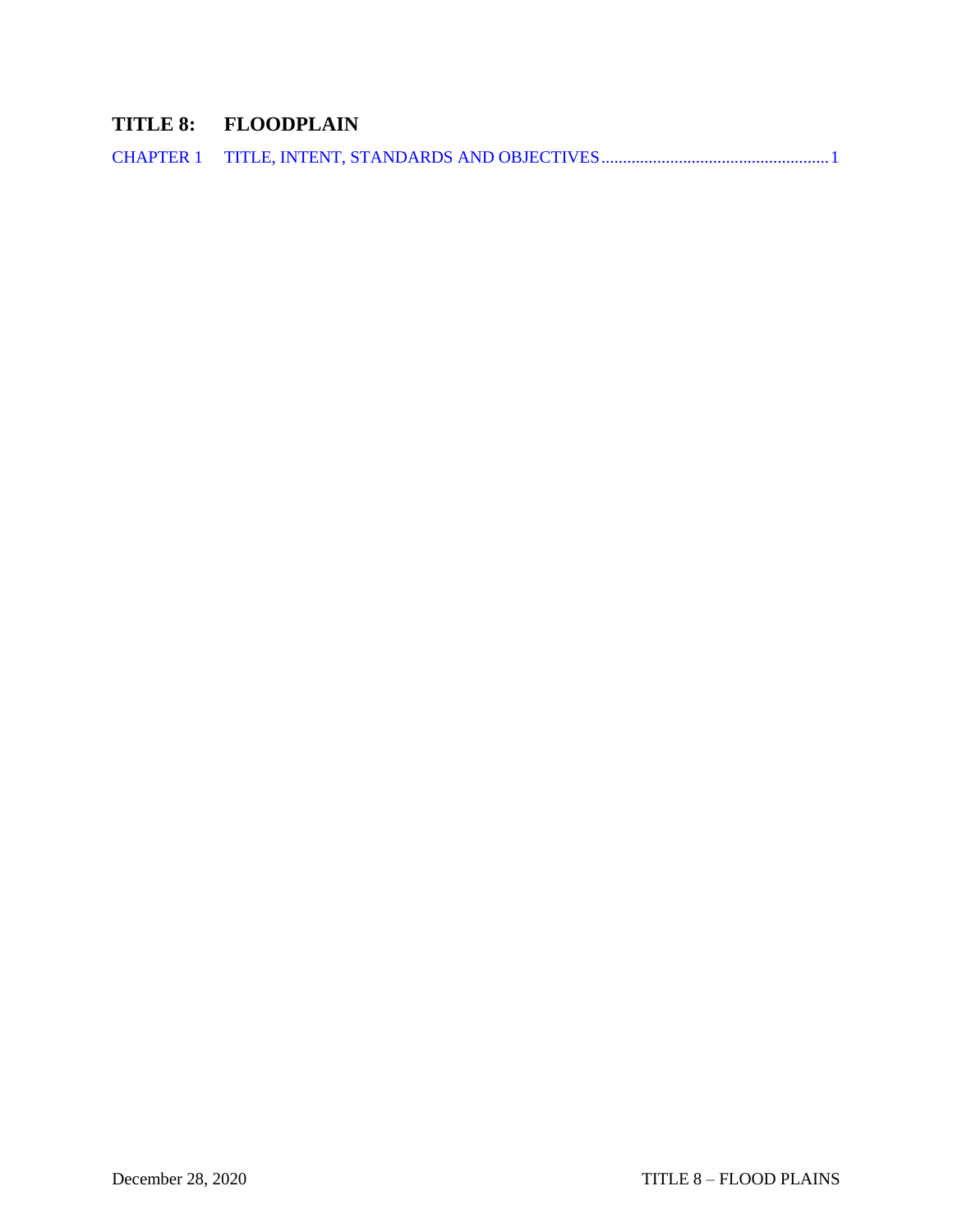## **TITLE 8 FLOOD PLAINS**

## <span id="page-1-0"></span>CHAPTER 1 TITLE, INTENT, STANDARDS AND OBJECTIVES

- 8-1-1 Purpose
- 8-1-2 Definitions
- 8-1-3 How to use this Chapter
- 8-1-4 Duties of the Enforcement Official
- 8-1-5 Base Flood Elevations
- 8-1-6 Occupation and use of Flood Fringe Areas
- 8-1-7 Regulatory floodways
- 8-1-8 Development Permit
- 8-1-9 Other Development Requirements
- 8-1-10 Variances
- 8-1-11 Appeals
- 8-1-12 Disclaimer of Liability
- 8-1-13 Notice of Violation
- 8-1-14 Penalty
- 8-1-15 Abrogation and Greater Restrictions
- 8-1-16 Separability
- 8-1-17 Effective date

#### SECTION 8-1-1 PURPOSE

This Title is enacted pursuant to the police powers granted to the City by the Illinois Municipal Code. This Chapter is adopted in order to accomplish the following specific purposes:

- To assure that new development does not increase the flood or drainage hazards to others, or create unstable conditions susceptible to erosion;
- B. To minimize potential losses due to periodic flooding;
- To protect new buildings and major improvements to buildings from flood damage;
- D. To protect human life and health from the hazards of flooding;
- To lessen the burden on the taxpayer for flood control projects, repairs to flood-damaged public facilities and utilities, and flood rescue and relief operations;
- To make federally subsidized flood insurance available for property in the City by fulfilling the requirements of the National Flood Insurance Program;
- To comply with the rules and regulations of the National Flood Insurance Program codified as 44 CFR 59-79, as amended;
- To protect, conserve and promote the orderly development of land and water resources;
- To preserve the natural hydrologic and hydraulic functions of watercourses and floodplains and to protect water quality and aquatic habitats; and
- To preserve the natural characteristics of stream corridors in order to moderate flood and storm water impacts, improve water quality, reduce soil erosion, protect aquatic and riparian habitat, provide recreational opportunities, provide aesthetic benefits and enhance community and economic development.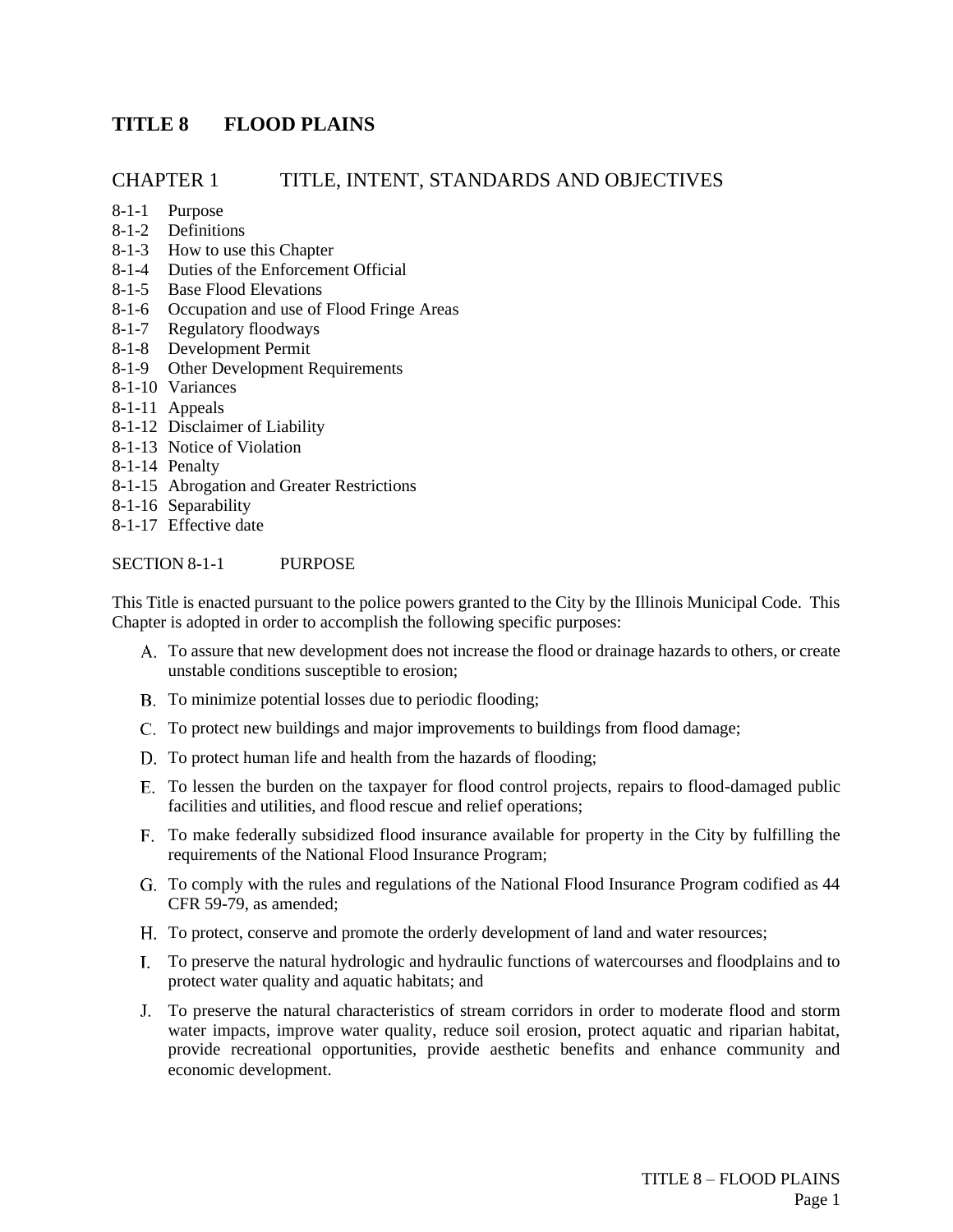#### SECTION 8-1-2 DEFINITIONS

The following words, terms, and phrases shall have the meanings ascribed to them in this Section, except where the context clearly indicates a different meaning.

**"A" and "A" numbered zones:** Those areas in the floodplain subject to a one (1) percent or greater change of flooding in any given year.

**Act:** An act in relation to the regulation of the rivers, lakes, and streams of the State of Illinois, ILCS 5/5 et seq. 6/5

**Applicant:** Any person, firm, corporation or agency which submits an application.

**Base flood:** The flood having a one (1) percent probability of being equaled or exceeded in any given year. The base flood is also known as the one hundred (100) year frequency flood event. Application of the base flood elevation at any location is as defined in Section 5 of this Chapter.

**Base flood elevation:** The elevation in relation to mean sea level of the crest of the base flood.

**Building:** A structure that is principally above ground and is enclosed by walls and a roof. The term includes a gas or liquid storage tank, a manufactured home or a prefabricated building. This term also include recreational vehicles and travel trailers to be installed on a site for more than one hundred eighty (180) days.

**Dam:** All obstructions, wall embankments or barriers, together with their abutments and appurtenant works, if any, constructed for the purpose of storing or diverting water or creating a pool. Underground water storage tanks are not included. This definition specifically excludes "levees" as defined in this Section.

**Development:** Any manmade change to real estate including:

- Construction, reconstruction, repair, or placement of a building or any addition to a building;
- B. Installing a manufactured home on a site, preparing a site for a manufactured home, or installing a travel trailer on a site for more than one hundred eighty (180) days;
- C. Mining, dredging, filling, grading, paving, excavation, or drilling operations;
- D. Redevelopment of a construction site;
- E. Storage of equipment or materials;
- Clearing of land as an adjunct of construction.
- Channel modifications or any other activity that might change the direction, height, or velocity of flood or surface water.

Development does not include maintenance of existing buildings and facilities such as reroofing or resurfacing of roads when there is no increase in elevation; or gardening, plowing, and similar agricultural practices that do not involve filling, grading, or construction of levees.

**DWR:** Illinois Department of Transportation, Division of Water Resources.

**Elevation certificate:** A form published by the federal emergency management agency that is used to certify the elevation to which a building has been elevated.

**FEMA:** Federal emergency management agency and its regulations at 44 CFR 59-79 effective as of November 1, 1989.

Fill: The placing, storing, or dumping of any material such as, but not limited to, earth, clay, sands, concrete, rubble, or waste of any kind upon the surface of the ground which results in increasing the natural ground surface elevation.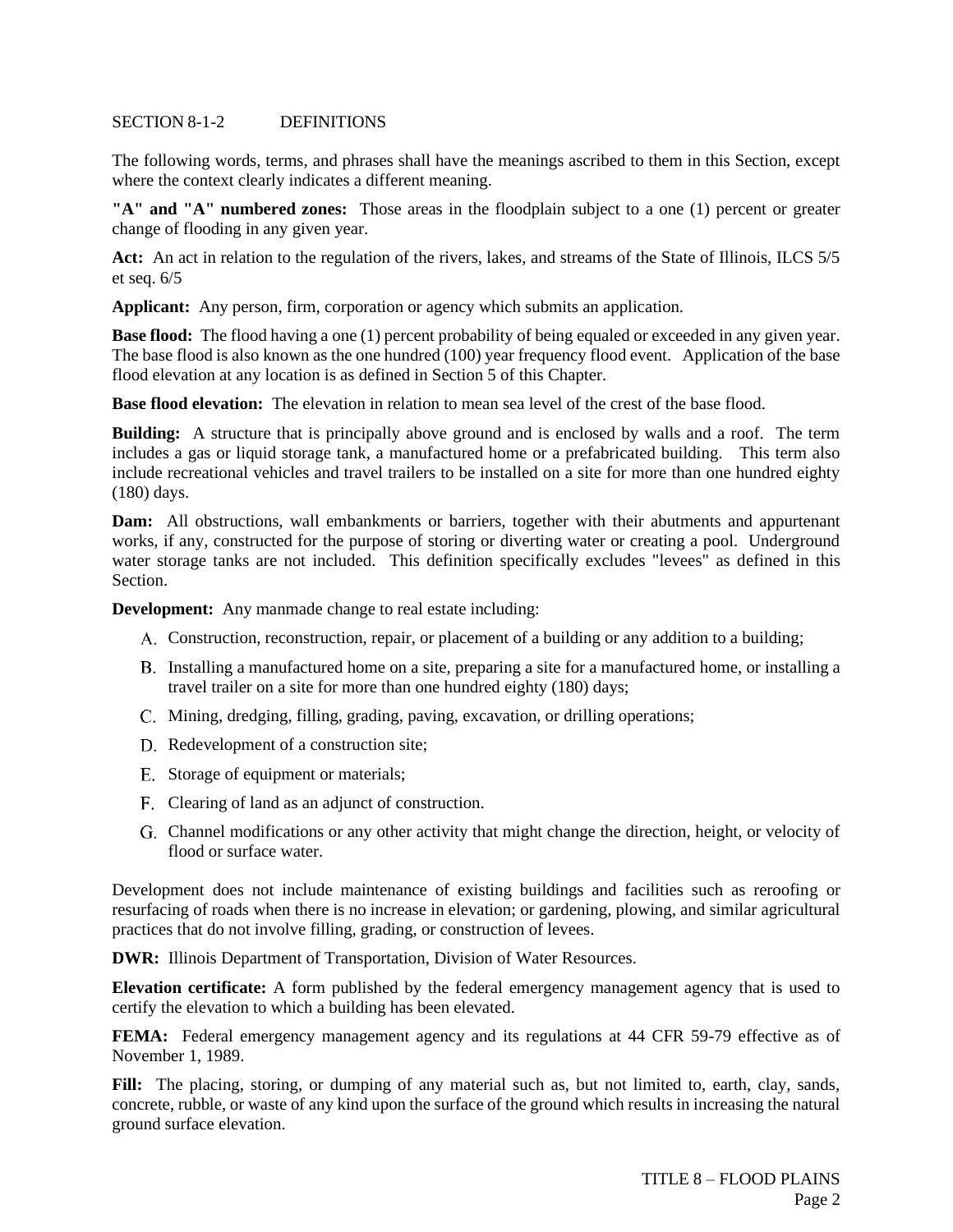**Flood:** A general and temporary condition of partial or complete inundation of normally dry land areas from overflow of inland or tidal waters, or the unusual and rapid accumulation or runoff of surface waters from any source.

**Flood frequency**: A period of years, based on a statistical analysis, during which a flood of a stated magnitude may be equaled or exceeded.

**Flood fringe:** That portion of the floodplain outside of the regulatory floodway.

**Flood insurance rate maps (FIRM):** Maps prepared by the Federal Emergency Management Agency that depict the special flood hazard areas (SFHA) within a community. These maps include insurance rate zones and floodplains and may or may not depict floodways.

**Floodplain:** That area with water and ground surface elevations at or below the base flood or the one hundred (100) year frequency flood elevation. Floodplains may also include detached special flood hazard areas, ponding areas, etc. The floodplain is also known as the special flood hazard area (SFHA). The floodplains are those lands within the jurisdiction of the county that are subject to inundation by the base flood or one hundred (100) year frequency flood. The floodplains of the City are generally identified as such on the Flood Insurance Rate Map prepared by the Federal Emergency Management Agency for Peoria County dated June 1, 1983.

**Floodproofing:** Any combination of structural and nonstructural additions, changes, or adjustments to structures which reduce or eliminate flood damage to real estate or improved real property, water and sanitary facilities, structures and their contents.

**Floodproofing certificate:** A form published by the Federal Emergency Management Agency that is used to certify that a building designed and constructed to be structurally dry and floodproofed to the flood protection elevation.

**Flood protection elevation (FPE):** The elevation of the base flood or one hundred (100) year frequency flood plus two (2) feet of freeboard at any given location in the SFHA.

**Floodway:** That portion of the floodplain required to store and convey the base flood. The floodway for Dry Run Creek shall be as delineated on the Flood Boundary Floodway Map prepared by FEMA. and dated June 1, 1983. The floodways for any remaining floodplains of the City shall be according to the best data available from Federal, State, or other sources.

**Freeboard:** An increment of elevation added to the base flood elevation to provide a factor of safety for uncertainties in calculations, unknown localized conditions, wave actions and unpredictable effects such as those caused by ice or debris jams.

**Historic structure:** Any structure that is:

- Listed individually in the National Register of Historic Places (a listing maintained by the Department of Interior) or preliminarily determined by the Secretary of the Interior as meeting the requirements for individual listing on the National Register;
- B. Certified or preliminarily determined by the Secretary of the Interior as contributing to the historical significance of a registered historic district or a district preliminarily determined by the Secretary to qualify as a registered historic district;
- C. Individually listed on a State inventory of historic places in states with historic preservation programs which have been approved by the Secretary of the Interior; or
- D. Individually listed on a local inventory of historic places in communities with historic preservation programs that have been certified either:
	- 1. By an approved State program as determined by the Secretary of the Interior; or
	- Directly by the Secretary of the Interior in states without approved programs.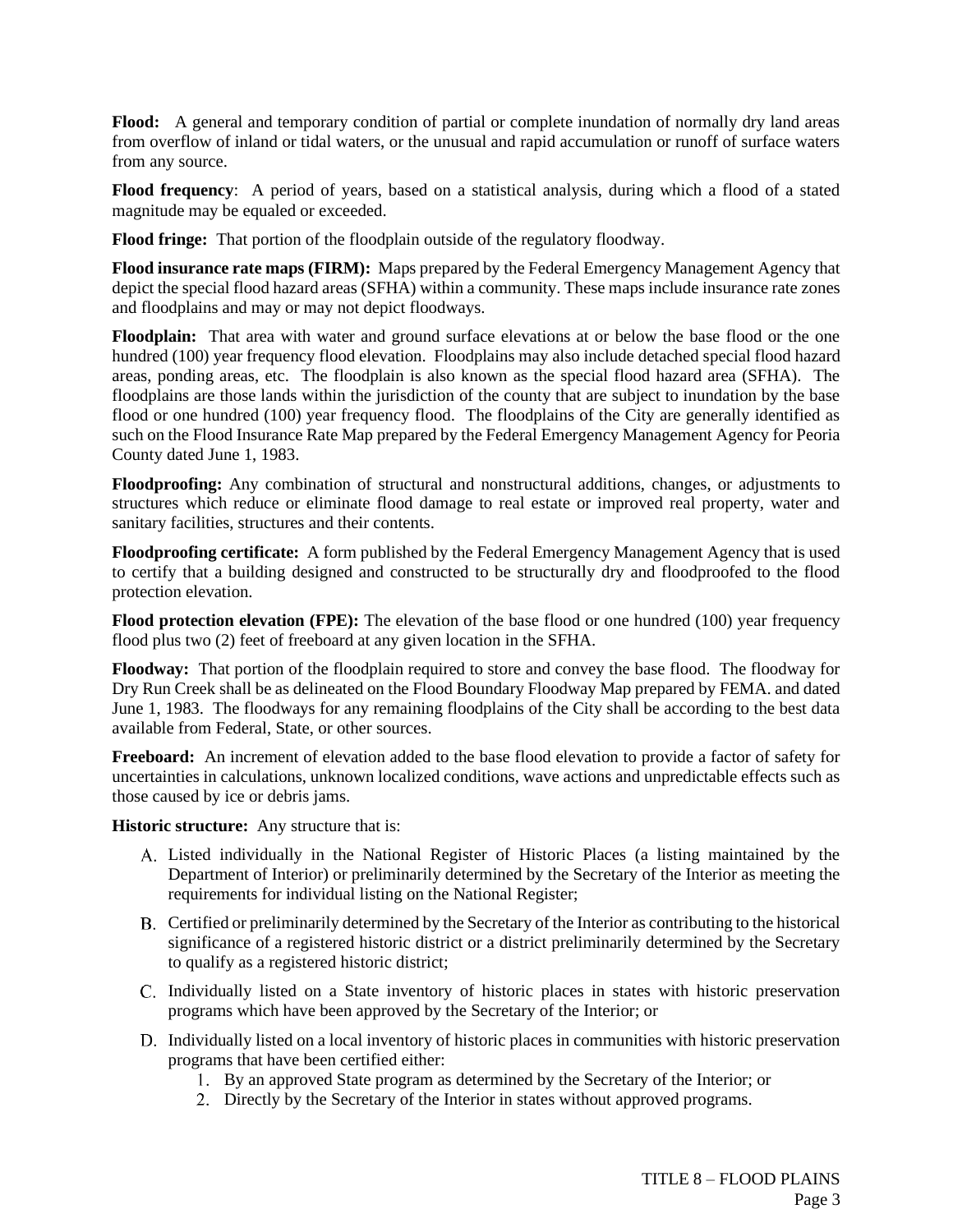**Letter of map revision (LOMR):** Letter that revises base flood or one hundred (100) year frequency flood elevations, flood insurance rate zones, flood boundaries or floodways as shown on an effective FIRM.

Levee: A continuous dike or ridge of earth for confining water away from an area of land which would otherwise flood.

**Manufactured home:** A structure, transportable in one (1) or more sections, which is built on a permanent chassis and is designated for use with or without a permanent foundation when connected to the required utilities. The term "manufactured home" also includes park trailers, travel trailers and other similar vehicles placed on site for more than one hundred eighty (180) consecutive days.

**Manufactured home park or subdivision:** A parcel (or contiguous parcels) of land divided into two (2) or more manufactured home lots for rent or sale.

**Mitigation:** Mitigation includes those measures necessary to minimize the negative effects which floodplain development activities might have on the public health, safety and welfare. Examples of mitigation include soil erosion and sedimentation control and channel restoration.

**New construction:** For the purpose of determining insurance rates, structures for which the start of construction commenced on or after the effective date of an initial FIRM or after December 31, 1974, whichever is later, and includes any subsequent improvements to such structures. For floodplain management purposes, "new construction" means structures for which the start of construction commenced on or after the effective date of a floodplain management regulation adopted by a community and includes any subsequent improvements to such structures.

**NGVD:** National Geodetic Vertical Datum of 1929. Reference surface set by the National Geodetic Survey deduced from a continental adjustment of all existing adjustments in 1929.

**Registered professional architect:** An architect registered in the State of Illinois, under the Illinois Architectural Practice Act of 1989.

**Registered professional engineer**: An architect registered in the State of Illinois, under the Illinois Structural Engineering Licensing Act, (225 ILCS 340/1 & 225 ILCS 340/38), or the Professional Engineering Practice Act of 1989.

**Regulatory floodway:** The channel, including on-stream lakes, and that portion of the floodplain adjacent to a stream or watercourse as designated by DWR, which is needed to store and convey the existing and anticipated future one hundred (100) year frequency flood discharge with no more than a one-tenth-foot (1/10') increase in stage due to the loss of flood conveyance or storage, and no more than a ten (10) percent increase in velocities. To locate the regulatory floodway boundary on any site, the regulatory floodway boundary should be scaled off the regulatory floodway map (or charts consulted where applicable) and located on a site plan, using reference marks common to both maps. Where interpretation is needed to determine the exact location of the regulatory floodway boundary, DWR should be contacted for the interpretation.

**Riverine SFHA:** Any SFHA subject to flooding from a river, creek, intermittent stream, ditch, stream lake system or any other identified channel. This term does not include areas subject to flooding from lakes, ponding areas, areas of sheet flow, or other areas not subject to overbank flooding.

**Special flood hazard area (SFHA):** Any base flood area subject to flooding from a river, creek, intermittent stream, ditch, or any other identified channel or ponding and shown on a flood insurance rate map as an "A" or "A" numbered zone.

**Start of construction:** The date the building permit was issued, provided the actual start of construction, repair, reconstruction, rehabilitation, addition, placement, or other improvement was within one hundred eighty (180) days of the permit date. The actual start means either the first placement of permanent construction of a structure on a site, such as the pouring of slab or footings, the installation of piles, the construction of columns, or any work beyond the stage of excavation; or the placement of a manufactured home on a foundation. Permanent construction does not include land preparation, such as clearing, grading,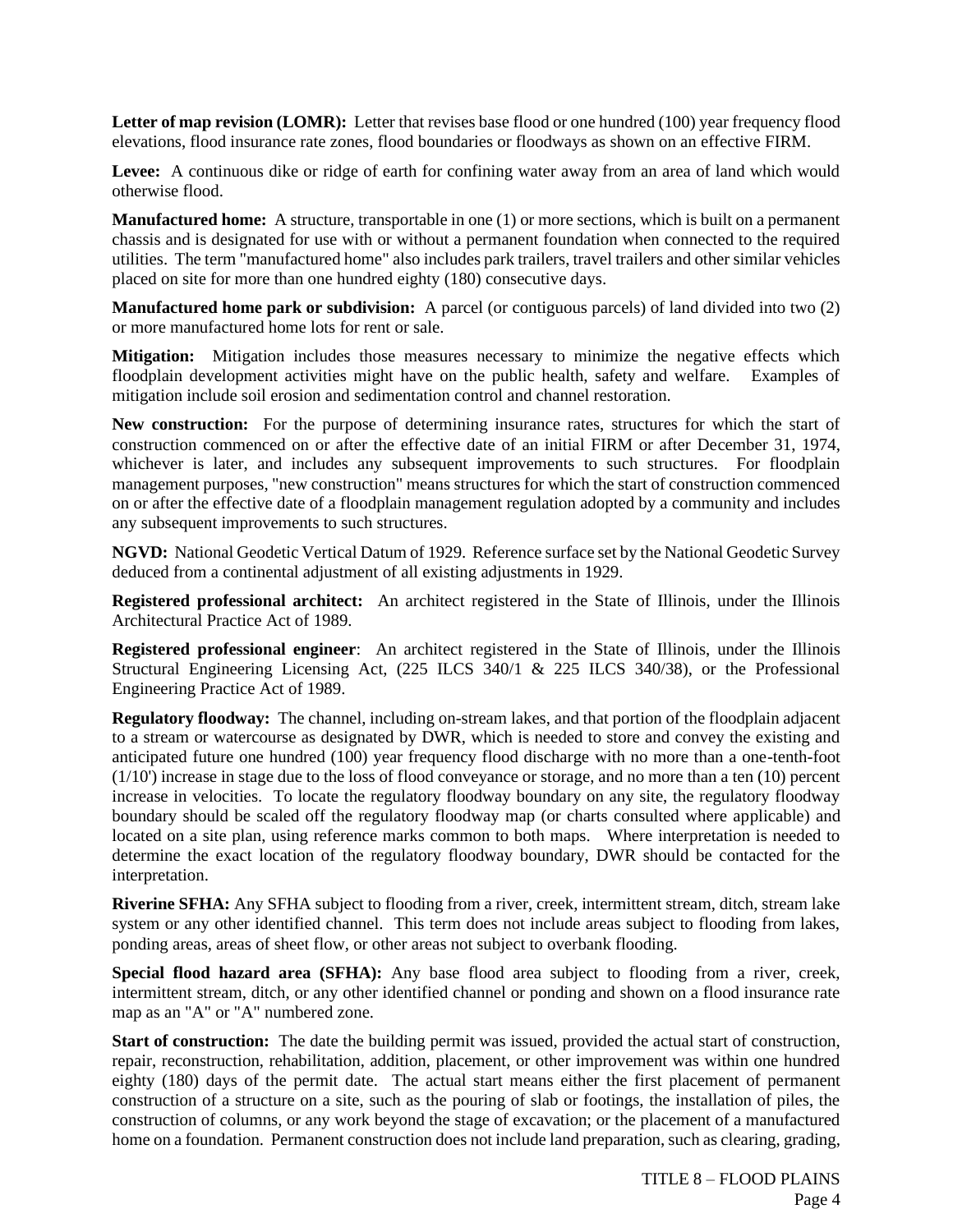and filling; nor does it include the installation of streets and/or walkways; nor does it include excavation for a basement, footings piers, or foundations or the erections (of) temporary forms; nor does it include the installation on the property of accessory buildings, such as garages or sheds not occupied as dwelling units or not part of the main structure. For a substantial improvement, the actual start of construction means the first alteration of any wall, ceiling, floor, or other structural part of a building, whether or not that alteration affects the external dimensions of the building.

**Structure:** The results of a manmade change to the land constructed on or below the ground, including the construction, reconstruction or placement of a building or any addition to a building; installing a manufactured home on a site; preparing a site for a manufactured home or installing a travel trailer on a site for more than one hundred eighty (180) days. This, however, does not include private antennas, fences, mailboxes, flagpoles, birdbaths, sidewalks, driveways, and similar items used for landscaping or decorative purposes.

**Substantial damage:** Damage of any origin sustained by a structure whereby the cost of restoring the structure to its before-damaged condition would equal or exceed fifty (50) percent of the market value of the structure before the damage occurred.

**Substantial improvement:** Any reconstruction, rehabilitation, addition, or other improvement of a structure, the cost of which equals or exceeds fifty (50) percent of the market value of the structure before the start of construction of the improvement. This term includes structures which have incurred substantial damage, regardless of the actual repair work performed. The term does not, however, include either (a) any project for improvement of a structure to correct existing violations of state or local health, sanitary, or safety code specifications which have been identified by the local code enforcement official and which are the minimum necessary to assure safe living conditions or (b) any alteration of an historic structure, provided that the alteration will not preclude the structure's continued designation as an historic structure.

**Variance:** A deviation from the regulations and standards adopted by this Chapter which the Zoning Board of Appeals is permitted to grant when strict enforcement would cause undue hardship owing to circumstances unique to the individual property, lot, building, structure, use, or premises for which the variance is sought.

**Zoning Administrator:** The person whom the Mayor designates to enforce this Chapter. The Mayor may designate the County Zoning Administrator or such other person who is to enforce the provisions of this Chapter within the City of West Peoria.

**Zoning board of appeals:** The County Zoning Board of Appeals, also referred to as the Zoning Board, until such time as the City of West Peoria appoints a Zoning Board of Appeals and then the City Zoning Board of Appeals.

SECTION 8-1-3 HOW TO USE THIS CHAPTER

The Zoning Administrator shall be responsible for fulfilling all of the duties listed in Section 8-1-4.

To fulfill those duties, the Zoning Administrator first should use the criteria listed in Section 8-1-8 to determine whether the development site is located within a floodplain. Once it has been determined that a site is located within a floodplain, the Zoning Administrator must determine whether the development site is within a flood fringe or a regulatory floodway. If the site is within a flood fringe, the Zoning Administrator shall require the minimum requirements of Section 8-1-6 be met. If the site is within a floodway, the Zoning Administrator shall require adherence to Section 8-1-7.

In addition, the general requirements of Section 8-1-8 shall be met for all developments meeting the requirements of Section 8-1-6. The Zoning Administrator shall assure that all subdivision proposals shall meet the requirements of Sections 8-1-7 and 8-1-8.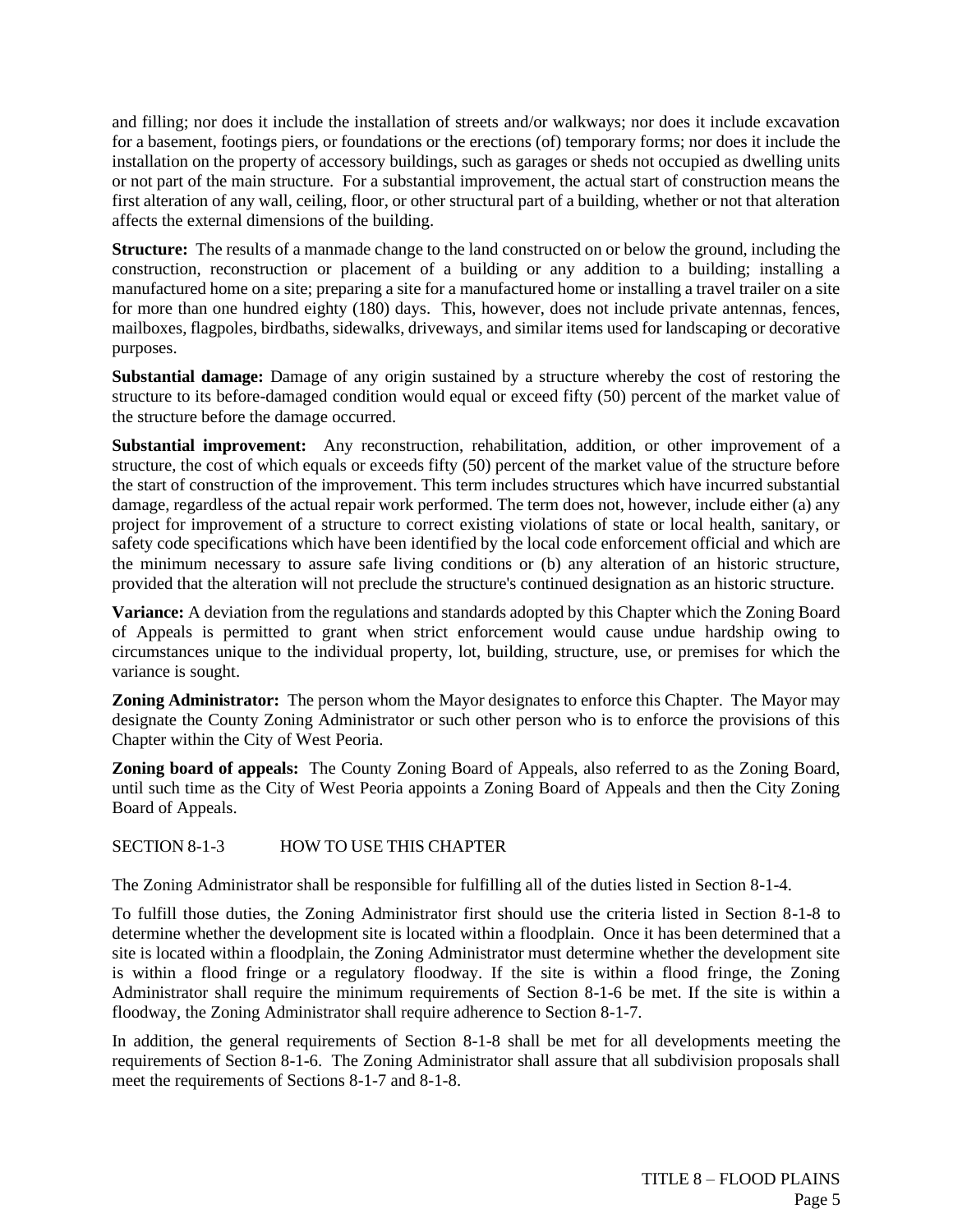Variances granted by the Zoning Board of Appeals shall comply with the requirements of Section 8-1-10. The Zoning Board shall complete all notification requirements as set forth in Sections 8-1-10 L and 8-1-10 M.

In order to assure that property owners obtain permits as required in this Chapter, the Zoning Administrator may take any and all actions as outlined in Section 8-1-14.

## SECTION 8-1-4 DUTIES OF THE ENFORCEMENT OFFICIAL

The Zoning Administrator shall be responsible for the general administration and enforcement of this Chapter which shall include the following:

- Determining floodplain designation. Check all new development sites to determine whether they are in a special flood hazard area (SFHA). If they are in a SFHA., determine whether they are in a floodway, or a floodplain fringe. Enforce requirements of Sections 8-1-6, 8-1-7, and 8-1-8 and on all development in the floodplain.
- Dam safety requirements. Ensure that a DWR dam safety permit has been issued or a letter indicating no dam safety permit is required, if the proposed development activity includes construction of a dam as defined in Section 8-1-2. Regulated dams may include weirs, restrictive culverts or impoundment structures.
- Other permit requirements. Ensure that any and all required federal, state, and local permits are received prior to the issuance of a floodplain development permit. See Title 11, Fee Schedule.
- D. Plan review and permit issuance. Ensure that any and all development activities within SFHAs located within the jurisdiction of the City meet the requirements of this Chapter and issue a floodplain development permit in accordance with the provisions of both this Chapter and other regulations of this community when the development meets the conditions of this Chapter.
- E. Inspection review. Inspect all development projects before, during and after construction to assure proper elevation of structures and to ensure compliance with the provisions of this Chapter.
- Elevation and floodproofing certificate. Maintain for public inspection and furnish upon request base flood data, SFHA and regulatory floodway maps, copies, of federal and state permit documents, documentation of variances, conditional letters of map revision, letters of map revision, letters of map amendment, "as built" elevation and floodproofing documentation, and elevation and floodproofing certificates for all buildings constructed subject to this Chapter. See Title 11, Fee Schedule.
- Cooperation with other agencies. Cooperate with state and federal floodplain management agencies to improve base flood or one hundred (100) year frequency flood and floodway data and to improve the administration of this Chapter. Submit data to DWR and the Federal Emergency Management Agency for proposed revisions of a regulatory map. Submit reports as required for the National Flood Insurance Program. Notify the federal emergency management agency of any proposed amendments to this Chapter.
- Promulgate regulations. Promulgate rules and regulations as necessary to administer and enforce the provisions of this Chapter subject, however, to the review and approval of DWR and FEMA for any chapter.

#### SECTION 8-1-5 BASE FLOOD ELEVATIONS

The protection standard of this Chapter is based on the flood insurance study (FIS) and amendments thereto of the County dated December 1, 1982, as amended, prepared under the direction of the Federal Emergency Management Agency (FEMA.), Federal Insurance Administration (FIA), and is hereby adopted for the purpose of this Chapter and is on file in the office of the Zoning Administrator. The flood insurance study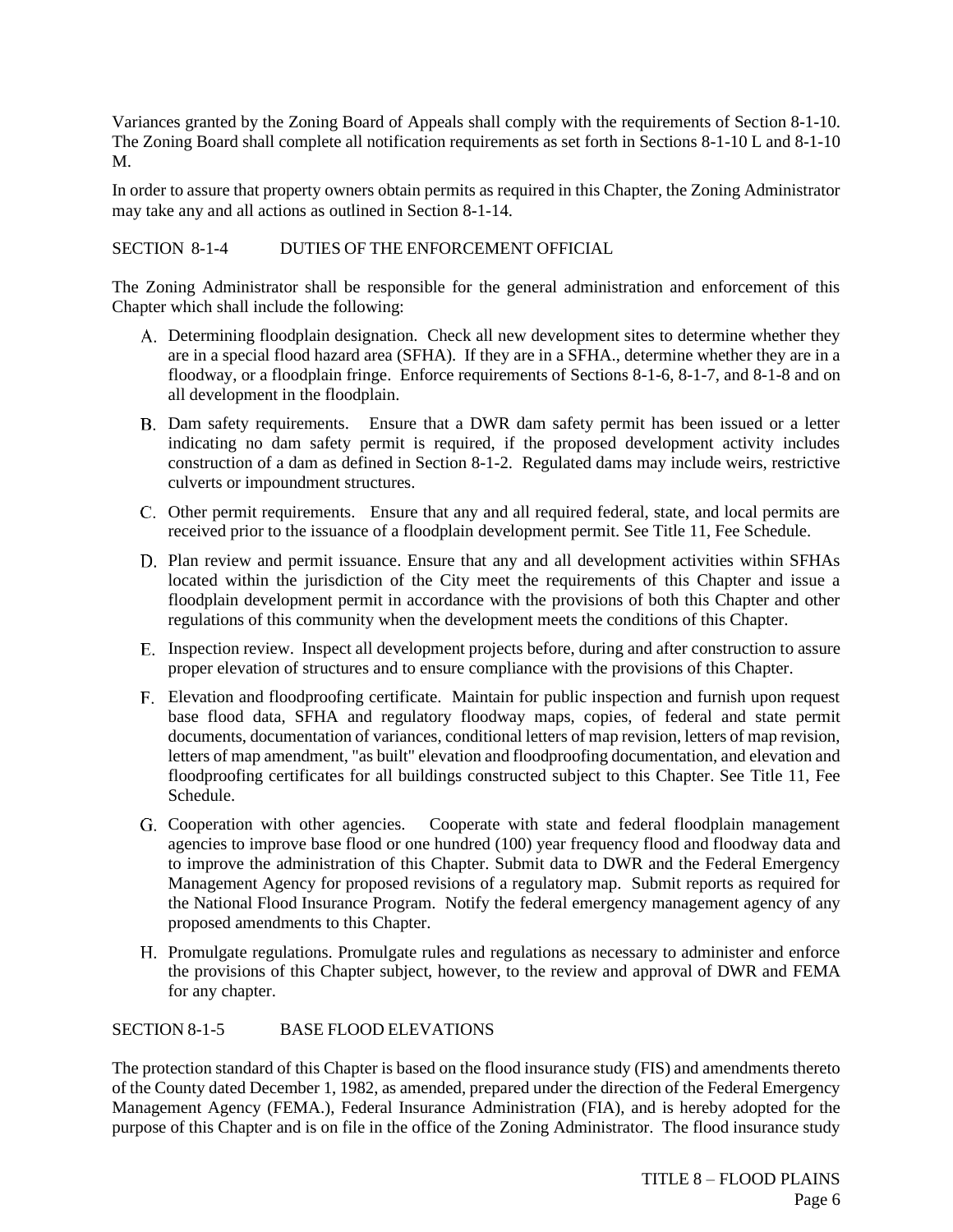includes the flood insurance rate maps (FIRM) dated June 1, 1983, as amended, which delineate the SFHA as areas that are susceptible to the base flood, and the flood boundary and floodway maps dated June 1, 1983, as amended, which delineate the regulatory floodway. The flood insurance study data shall take precedence over other base flood elevation data for the purpose of this Chapter.

- The base flood elevation at any particular location shall be as delineated on the base flood profile in the flood insurance study; provided, that for any proposed subdivision or new development greater than fifty (50) lots or five (5) acres, whichever is the lesser, the applicant shall provide the base flood elevation data for each lot or platted parcel located in an SFHA. Base flood data received from the Federal Insurance Administration shall take precedence over data from other sources.
- If a disagreement arises concerning the best available flood data, the applicant may engage a registered professional engineer to conduct a detailed engineering study and submit it to DWR and FEMA for their review and determination.
- A development permit for a site located in a floodway (or in a riverine SFHA where no floodway has been identified) shall not be issued unless the applicant first obtains a permit or written documentation that a permit is not required from the Illinois Department of Transportation, Division of Water Resources, issued pursuant to 615 ILCS 5/5 et seq. See Title 11, Fee Schedule.
- Letter of map revision (LCMR). To effect a map change to the County floodway and floodplain maps, an ICMR for a SFHA property to be protected by a proposed levee must be obtained from FEMA subject to the following criteria:
	- The applicant shall submit the following to the Zoning Administrator who shall in turn submit this information to FEMA and DWR:
		- a) Site plan of area proposed for levee protection and an overlay of corresponding flood boundary lines.
		- b) Elevations of site and proposed levee.
		- c) Design plans for proposed levee, gates, and closures.
		- d) Detailed report listing proposed levee material to be utilized; width, length and height above grade, internal drainage facilities, gates, and closures.
		- e) Proposed maintenance and inspection schedule.
	- 2. The applicant shall submit to the Zoning Administrator written proof that the proposed levee has been reviewed and approved by the applicable federal and state agencies.
	- No building permits shall be issued until said maps are amended by FEMA, approved by DWR and received by the County Zoning Administrator excluding the proposed building site from the floodway or base flood level boundaries, unless said proposal is in accordance with all other pertinent parts of this Chapter.
	- If said site is excluded by official map change from the floodway boundaries but not the base flood level boundaries, or if the official map change is not approved by either FEMA or DWR, all other pertinent parts of this Chapter shall apply to development on the proposed building site.

## SECTION 8-1-6 OCCUPATION AND USE OF FLOOD FRINGE AREAS

Development in the flood fringe will be permitted if protection is provided against the base flood or one hundred (100) year frequency flood by proper elevation of structures and if other provisions of this Chapter are met. No use will be permitted which adversely affects the capacity of drainage facilities or systems. Developments located within the flood fringe shall meet the requirements of this Section, along with the requirements of Section 8-1-8.

- Development Permit
	- No person, firm, corporation, or governmental body not exempted by state law shall commence any development in the flood fringe without first obtaining a development permit from the Zoning Administrator. See Title 11, Fee Schedule.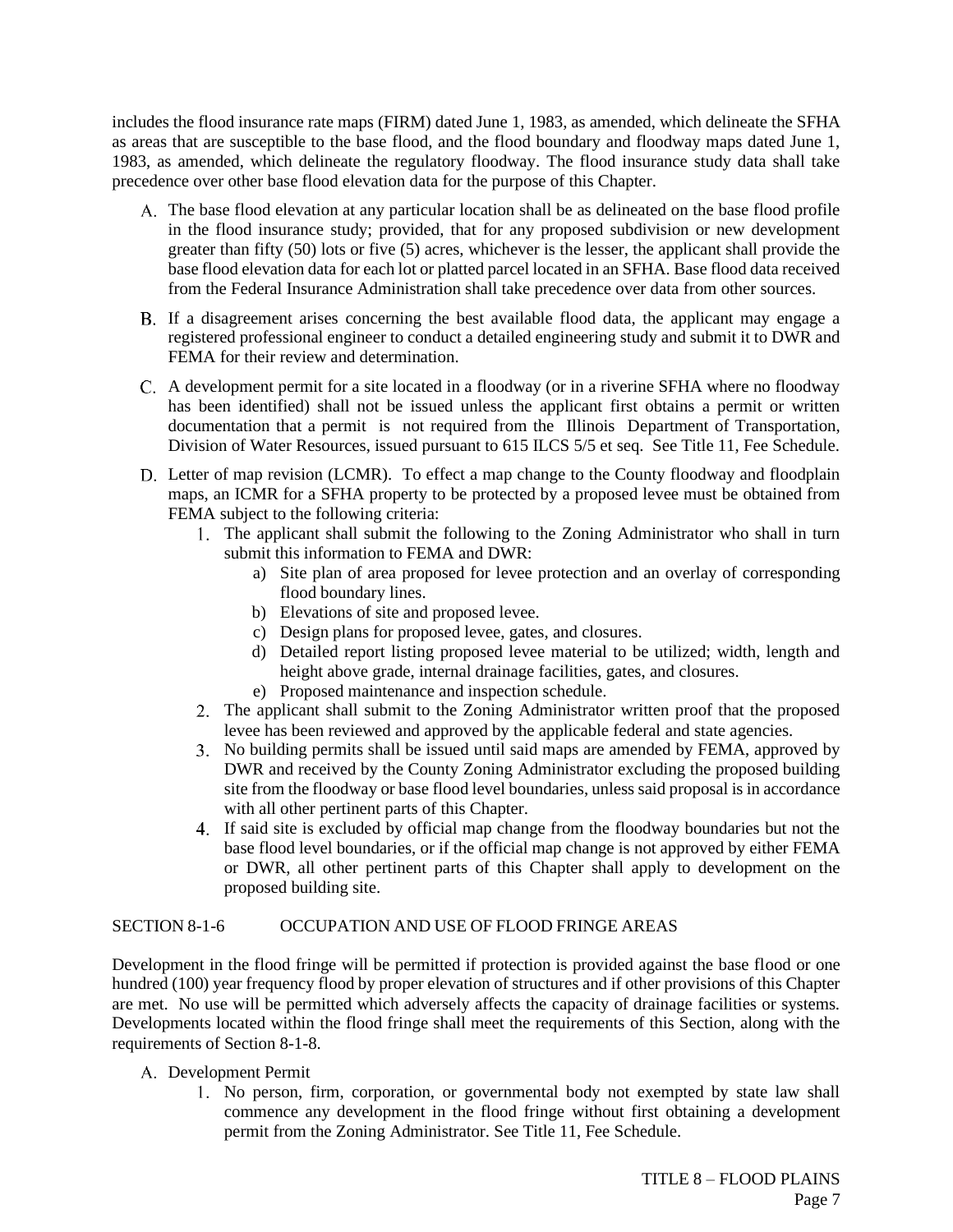- Application for a flood fringe development permit shall be made on a form provided by the Zoning Administrator. The application shall be accompanied by drawings of the site, drawn to scale, showing property line dimensions; existing grade elevations based on NGVD; all changes in grade resulting from excavation or filling, and the location and dimensions of all buildings and additions to buildings. For all proposed buildings, the elevation of the lowest floor (including basement, cellar, or crawl space) and lowest adjacent grade shall be shown on the submitted plans and the development will be subject to the requirements of Sections 8-1-7 and/or 8-1-8 of this Chapter. See Title 11, Fee Schedule.
- Upon receipt of a development permit application, the Zoning Administrator shall compare the elevation of the site to the base flood or one hundred (100) year frequency flood elevation. Any development located on land that can be shown to have been higher than the base flood elevation as of the site's first flood insurance rate map identification is not in the SFHA and therefore, not subject to the requirements of this Chapter. The Zoning Administrator shall maintain documentation of the existing ground elevation at the development site and certification that this ground elevation existed prior to the date of the site's first flood insurance rate map identification.
- The Zoning Administrator shall be responsible for obtaining from the applicant, copies of all other local, state, and federal permits, approvals, or permit-not-required letters that may be required for this type of activity. The Zoning Administrator shall not issue a permit unless all other applicable local, state, and federal permits have been obtained.
- B. Preventing Increased Damages

No development or fill in the flood fringe shall create a threat to public health and safety. Construction practices and methods shall minimize flood damages to other properties.

C. Fee

The fee for a floodplain fill permit is five dollars and 00/100 (\$5.00), which shall be paid to Peoria County.

#### SECTION 8-1-7 REGULATORY FLOODWAYS

- There shall be no new construction, fill, or substantial improvements in the designated regulatory floodway.
- B. Nonconforming structures located in a regulatory floodway may remain in use, but shall not be enlarged, replaced or structurally altered. A substantially damaged nonconforming structure shall not be repaired.

#### SECTION 8-1-8 PERMITTING REQUIREMENTS APPLICABLE TO FLOOD FRINGE AREAS

In addition to the requirements found in Section 8-1-6, the following requirements for all new construction and substantial improvements to structures located in an SFHA, (other than the regulatory floodway), shall be met:

- A. Public health standards. No developments in the flood fringe shall include locating or storing chemicals, explosives, animal wastes, fertilizers, flammable liquids, pollutants, or other hazardous or toxic materials below the flood protection elevation.
- B. Protecting buildings. All buildings located within a flood fringe shall be protected from flood damage below the flood protection elevation.

Building protection criteria apply to the following situations:

- Construction or placement of a new building.
- A substantial improvement to an existing building.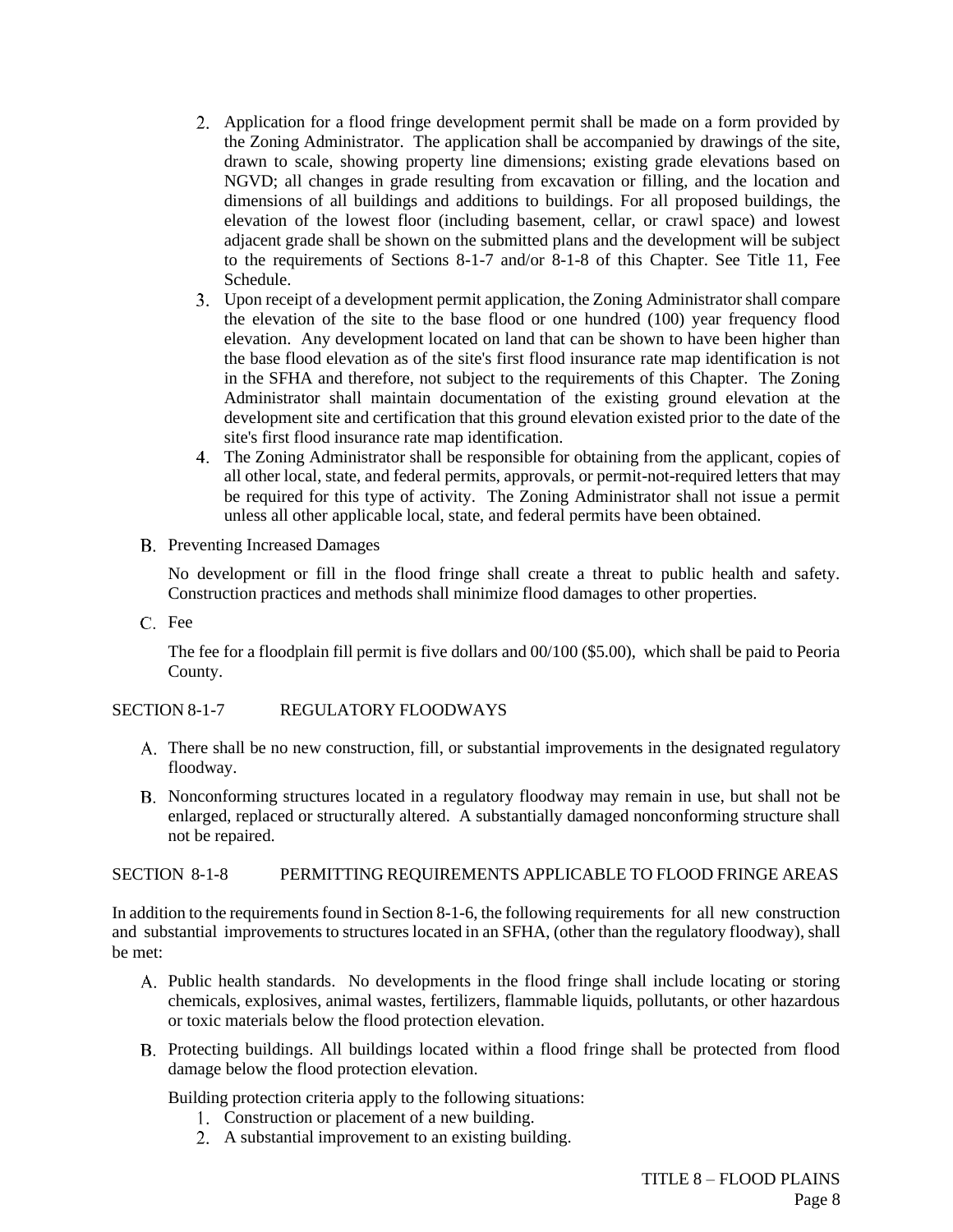- Installing a manufactured home on a new site or a new manufactured home on an existing site. This building protection requirement does not apply to returning a manufactured home to the same site it lawfully occupied before it was removed to avoid flood damage; and
- Installing a travel trailer on a site for more than one hundred eighty (180) days. Building protection requirements shall be met by one of the following methods:
	- a) A residential or nonresidential building may be elevated in accordance with the following:
		- (i) The building or improvements shall be elevated on stilts, piles, walls, or other foundation that is permanently open to floodwaters and not be subject to damage by hydrostatic pressure of the base flood or one hundred (100) year frequency flood. Designs for meeting this requirement shall either be certified by a registered professional engineer or a registered professional architect or meet or exceed the following minimum criteria. A minimum of two (2) openings having a total net area of not less than one (1) square inch for every one (1) square foot of enclosed area subject to flooding below the base flood elevation shall be provided. The bottom of all openings shall be no higher than one (1) foot above grade. Openings may be equipped with screens, louvers, valves, or other coverings or devices, provided that they permit the automatic entry and exit of floodwaters.
		- (ii) The foundation and supporting members shall be anchored and aligned in relation to flood flows and adjoining structures so as to minimize exposure to known hydrodynamic forces such as current, waves, ice, and floating debris
		- (iii)All areas below the flood protection elevation shall be constructed of materials resistant to flood damage. The lowest floor (including basement, cellar or crawl space) and all electrical, heating, ventilating, plumbing, and air conditioning equipment and utility meters shall be located at or above the flood protection elevation. Water and sewer pipes, electrical and telephone lines, submersible pumps, and other waterproofed service facilities may be located below the flood protection elevation, provided that plans certified by a registered professional engineer or a registered professional architect shall stipulate that the service facilities located below the FPE will be floodproofed. After the building has been built, a registered professional engineer or a registered professional architect shall certify in writing that the total floodproofing of the service facilities located below the FPE has occurred before a certificate of occupancy can be issued.
		- (iv) The areas below the flood protection elevation are usable solely for parking of vehicles. Areas below the BFE shall not be used for the storage of any other goods.
		- (v) Manufactured homes and travel trailers to be installed on a site for more than one hundred eighty (180) days, shall be elevated to or above the flood protection elevation; and, shall be anchored to resist floatation, collapse, or lateral movement by being tied down in accordance with the rules and regulations for the Illinois Mobile Home Tie-Down Act issued pursuant to 77 III. Adm. Code 870.
	- b) Only a nonresidential building may be structurally dry floodproofed (in lieu of elevation), provided that plans certified by a registered professional engineer or a registered professional architect shall indicate that the building will be structurally dry floodproofed below the flood protection elevation, and that the structure and attendant utility facilities are watertight and capable of resisting the effects of the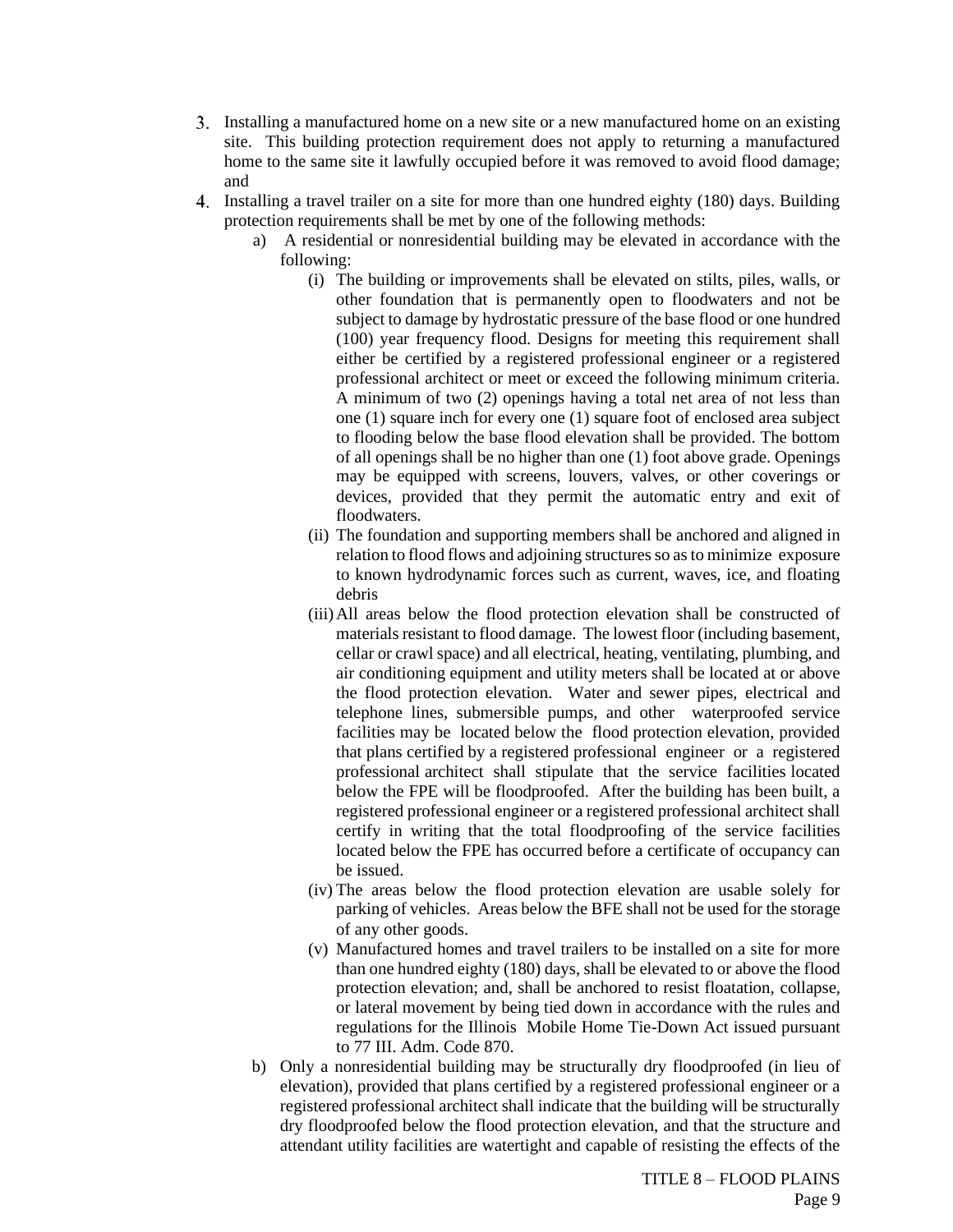base flood or one hundred (100) year frequency flood. The building design shall take into account flood velocities, duration, rate of rise, hydrostatic and hydrodynamic forces, the effects of buoyancy, and impacts from debris or ice. Dry floodproofing measures shall be operable without human intervention and without an outside source of electricity (levees, berms, floodwalls, and similar works are not considered floodproofing for the purpose of this subsection). After the building has been built, a registered professional engineer or a registered professional architect shall certify in writing that the structure has been dry floodproofed below the FPE before a certificate of occupancy shall be issued for the structure.

- c) A nonconforming structure damaged by flood, fire, wind, or other natural or manmade disaster may be restored unless the damage exceeds fifty (50) percent of its market value before it was damaged, in which case it shall conform to this Chapter.
- d) Tool sheds and detached garages on an existing single-family platted lot may be constructed with the lowest floor below the flood protection elevation in accordance with the following
	- (i) All sheds and garages located below the flood protection elevation (FPE) shall be constructed of water-damage-resistant materials up to the FPE. In addition, all requirements of Section 8-1-6 must be met.
	- (ii) The structure shall be anchored to prevent floatation;
	- (iii)Service facilities such as electrical and heating equipment shall be elevated or floodproofed to the flood protection elevation. A registered professional engineer or a registered professional architect shall inspect the applicable building permit plans and certify that the service facilities are floodproofed;
	- (iv) The building shall be less than six hundred twenty-five (625) square feet in floor size; and
	- (v) The building shall be used only for the storage of vehicles or tools and may not contain other rooms, workshops, greenhouses, or similar uses.

#### SECTION 8-1-9 OTHER DEVELOPMENT REQUIREMENTS

The City Council and the plat officer shall take into account flood hazards, to the extent that they are known in all official actions related to land management, use, and development.

- A. New subdivisions, manufactured home parks, and planned unit developments (PUDs) within the SFHA shall be reviewed to assure that the proposed developments are consistent with Sections 8- 1-5 through 8-1-8 of this Chapter and the need to minimize flood damage. Plats, or plans for new subdivisions, manufactured home parks and planned unit developments (PUDs) shall include a signed statement by a registered professional engineer that the plat or plans account for changes in the drainage or surface waters in accordance with the Plat Act (765 ILCS 205/2)
- B. Proposals for new subdivisions, manufactured home parks, travel trailer parks, planned unit developments (PUDs) and additions to manufactured home parks and additions to subdivisions shall include base flood or one hundred (100) year frequency flood elevation data and floodway delineations.
- C. Streets, blocks, lots, parks and other public grounds shall be located and laid out in such a manner as to preserve and utilize natural streams and channels. Wherever possible, the floodplains shall be included within parks or other public grounds.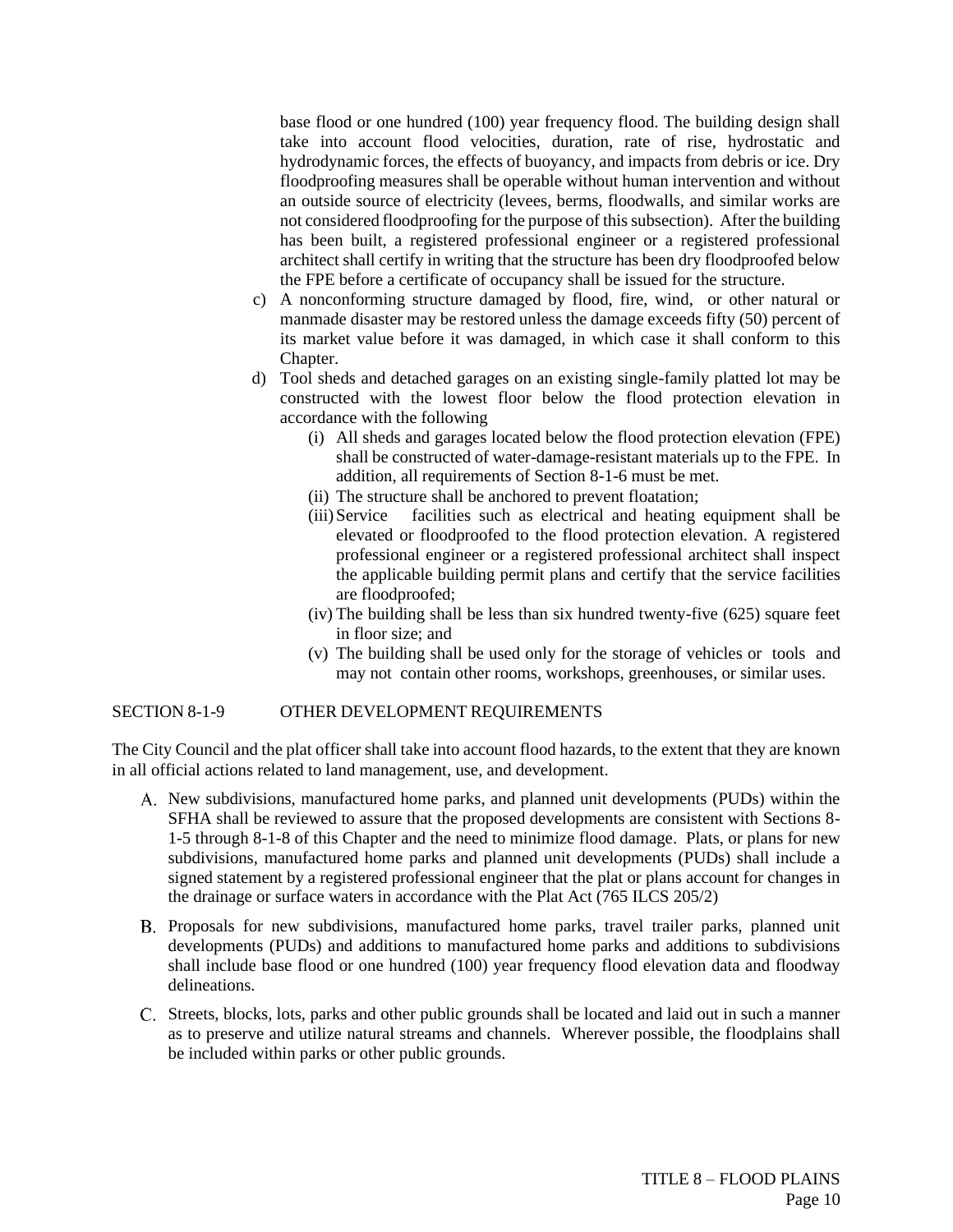#### SECTION 8-1-10 VARIANCES

- Whenever in a specified case, after an application for a permit has been made to the Zoning Administrator and the same has been denied and an appeal is made to the Zoning Board of Appeals, alleging that because of certain exceptional conditions peculiar to the applicant's property, the strict application of the regulations of this Chapter would result in practical difficulties or particular hardship in carrying out the strict letter of any regulation relating to the construction, alteration, or location of buildings or structures in a floodplain; the Zoning Board shall have the power to determine and vary their application in harmony with the general purpose and intent of this chapter.
- A variation under this Section shall be permitted only if the Zoning Board finds that it is in harmony with the general purpose and intent of this Chapter and the National Flood Insurance Act of 1968, as amended, and that there are practical difficulties or particular hardships that would result from carrying out the strict letter of the provisions of this Section.
- An applicant for a variance shall be required to seek all necessary federal, state, and other permits from applicable regulatory agencies.
- D. Variances shall not be issued within any designated regulatory floodway if any increase in flood levels during the base flood discharge would result.
- E. No variance shall be granted unless the applicant demonstrates that:
	- 1. The development activity cannot be located outside the SFHA;
	- There will be no additional threat to public health, safety, beneficial stream uses and functions, (especially aquatic habitat), or creation of a nuisance;
	- There will be no additional public expense for flood protection, lost environmental stream uses and functions, rescue or relief operations, policing, or repairs to stream bed and banks, roads, utilities, or other public facilities;
	- The applicant's circumstances are unique and do not represent a general problem;
	- The granting of the variance will not alter the essential character of the area involved including existing stream uses;
	- Special conditions and circumstances exist which are peculiar to the land or structure involved which are not applicable to other lands or structures under the same circumstances;
	- The literal interpretation of the provisions of this Chapter would deprive the applicant of rights commonly enjoyed by other lands or structures in the same district under the terms of this Chapter;
	- The special conditions and circumstances do not result from the actions of the applicant;
	- The granting of the variance requested will not confer on the applicant any special privilege that is denied by the chapter to other lands or structures under the same circumstances;
	- The reasons set forth in the application justify the granting of the variance and the variance is the minimum variance that will make possible the reasonable use of the property; and
	- The values or character of property within the surrounding area will not be diminished or impaired thereby, nor the nearby property adversely affected.
- Public hearing and notice. The variance petition shall be given a public hearing before the Zoning Board of Appeals as for any other petition for variance under the Zoning Ordinance.
- G. The concurring vote of three (3) members of a zoning board consisting of five (5) members or the concurring vote of five (5) members of a zoning board consisting of seven (7) members shall be necessary to effect any variation in this Chapter.
- The Zoning Administrator or his delegate shall be the technical consultant to the Zoning Board in person at variance hearings. When necessary, the Zoning Administrator and/or Zoning Board of Appeals shall seek professional advice from qualified engineers or technical experts. An additional fee may be charged to the variance petitioner. The expert's fee shall be paid in full by the applicant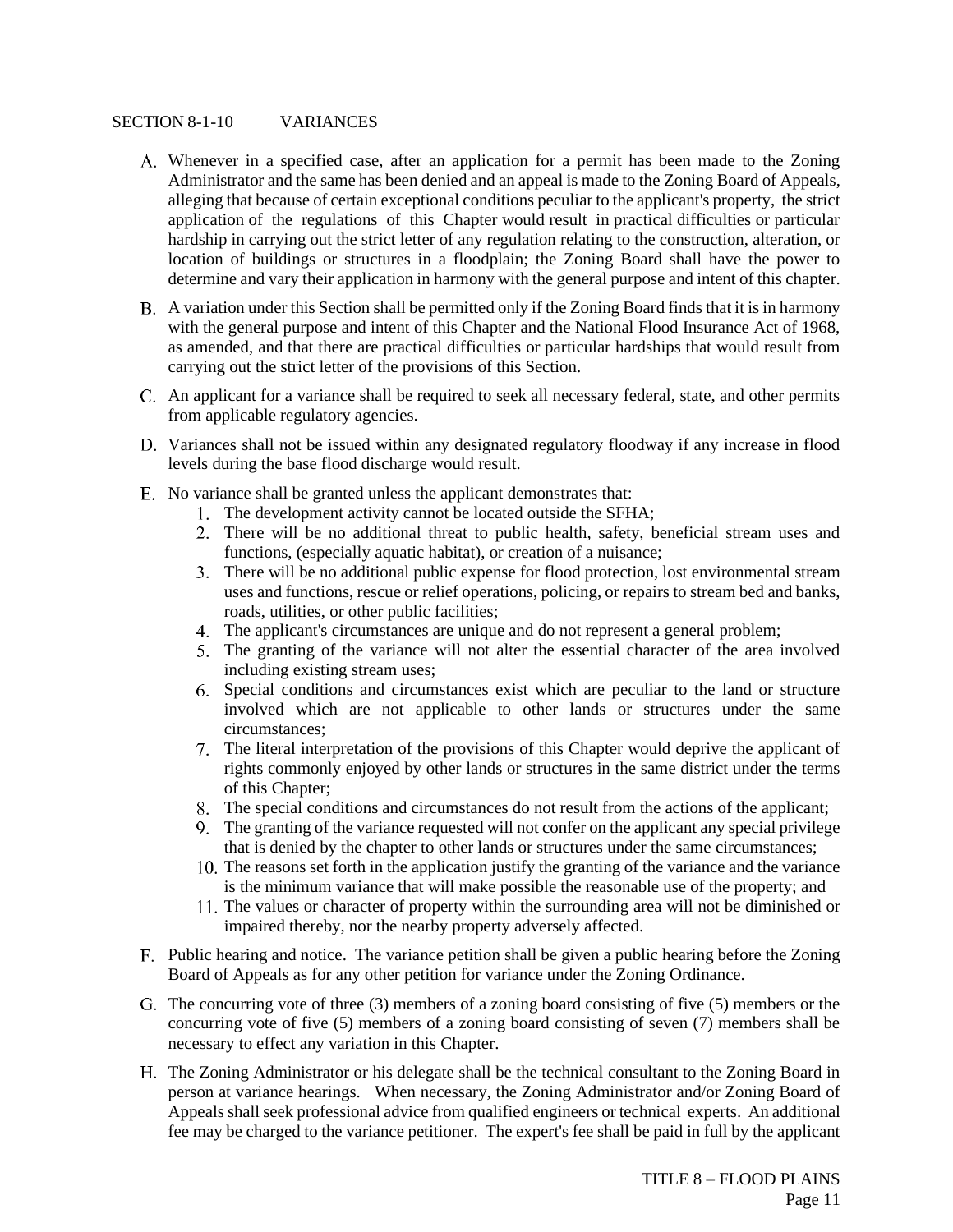within ten (10) days after the County submits a bill to the petitioner. Failure to pay the bill shall constitute a violation of this Chapter and shall be grounds for the issuance of a stop work order. An expert shall not be hired by the County at the expense of the applicant until the applicant has either consented to such hiring or been given an opportunity to be heard on the subject.

- The Zoning Administrator's or his delegate's reports and recommendations shall be included in the minutes and made a part of the record of the Zoning Board.
- Findings of fact. The action of the Zoning Board in granting or denying a variation shall contain or be accompanied by a finding of fact specifying the reason for the decision.
- The chairman of the Zoning Board of Appeals shall require applicants to record all approved variances as a supplement to their deed of record. The petitioner shall pay the recording fee.
- The chairman of the Zoning Board of Appeals shall submit in writing to the Zoning Administrator who shall subsequently forward the following to the FEMA regional natural and technological hazards chief:
	- Description of variance (location, name and flood level).
	- The decision of the Zoning Board of Appeals and their finding of fact relevant to the case.
- Upon approval of a variance, the Zoning Board of Appeals shall notify the applicant in writing over the signature of the chairman of the Zoning Board of Appeals that:
	- The issuance of a variance to construct a structure below the base flood level will result in increased premium rates for flood insurance up to amounts as high as twenty-five dollars (\$25.00) for one hundred dollars (\$100.00) of insurance coverage.
	- Such construction below the base flood level increases risks to life and property.
	- Such notification shall be maintained with a record of all variance actions.
- Variances may be issued for the repair or rehabilitation of historic structures upon a determination that the proposed repair or rehabilitation will not preclude the structure's continued designation as a historic structure, and the variance is the minimum necessary to preserve the historic character and design of the structure.
- Fees. The petitioner shall pay all required publication costs associated with his or her request. To partially defray the expense of investigating and considering an appeal for variation or a modification of any restrictions imposed by the Zoning Board of Appeals where a public hearing is required, an additional fee of sixty-five dollars (\$65.00) shall be charged the applicant and be collected by the Zoning Administrator, who shall account for the same to the County. The sixtyfive dollar (\$65.00) filing fee shall be paid at the time of filing and the publication fee shall be paid prior to any final disposition of the request. Local government units, where their jurisdictional boundaries are located wholly within the county, are exempt from paying the filing fees.

(Ord. 2013-01)

#### SECTION 8-1-11 APPEALS

- Any person aggrieved, or any officer, department, board or bureau of the county may appeal to the Zoning Board of Appeals to review any order, requirement, decision, or determination made by the Zoning Administrator.
- B. Such appeal shall be made within thirty-five (35) days from the date of the action appealed from, by filing with the Zoning Administrator and the Zoning Board a notice of appeal specifying the grounds thereof. The Zoning Administrator shall forthwith transmit to the Zoning Board all papers constituting the record upon which the action appealed from was taken.
- An appeal stays all proceedings in furtherance of the action appealed from, unless the Zoning Administrator certifies to the Zoning Board, after the notice of appeal has been filed with him, that by reason of facts stated in the certificate a stay would, in his opinion, cause imminent peril to life or property. In such case, proceedings shall not be stayed other than by a restraining order which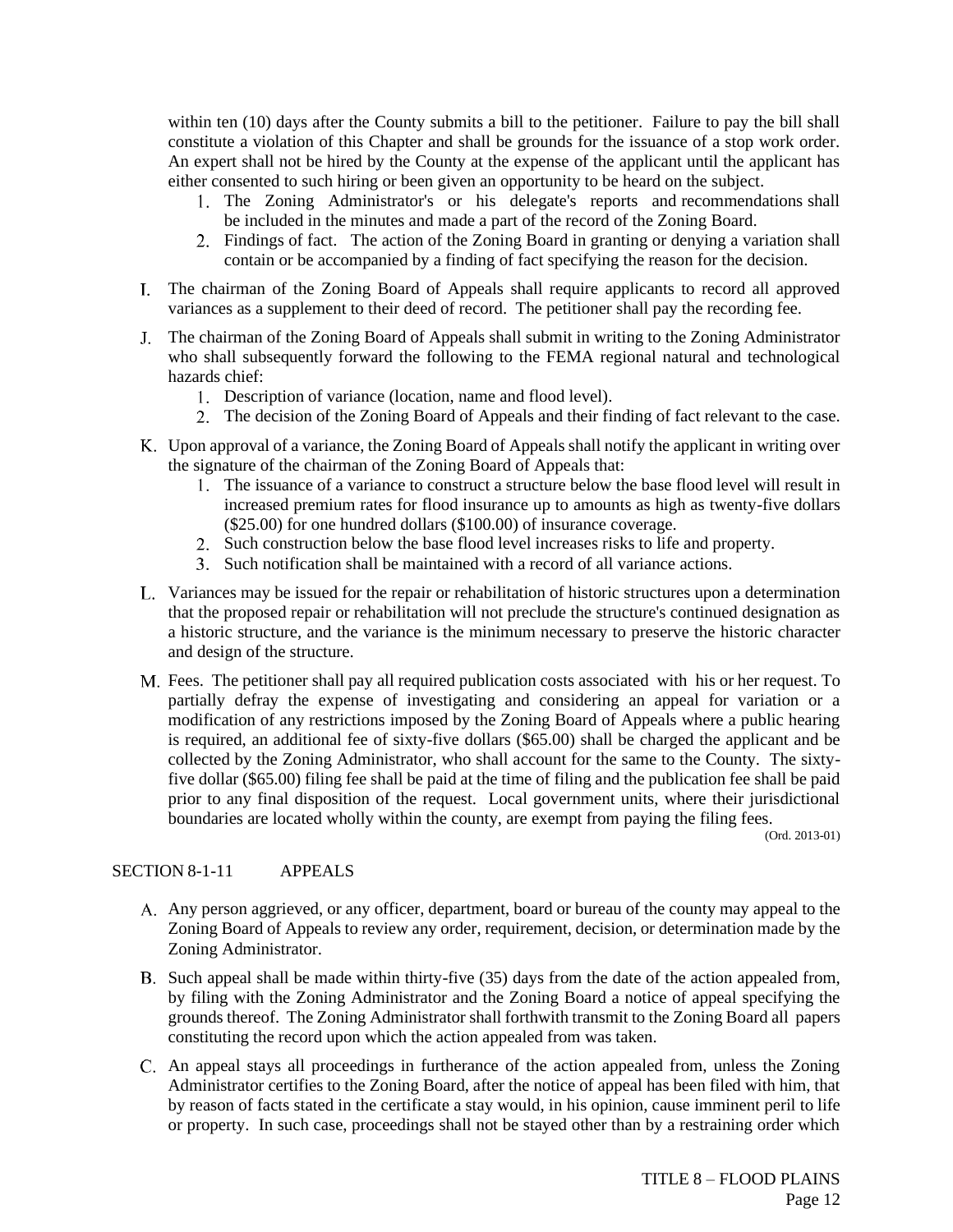may be granted by the Zoning Board or by a court of record on application, on notice to the Zoning Administrator and on due cause shown.

- D. The Zoning Board shall fix a reasonable time for the hearing of the appeal and give due notice thereof to the parties and decide the same within a reasonable time. Upon the hearing, any party may appear in person, by agent or attorney. The Zoning Board may reverse or affirm, wholly or partly, or may modify the order, requirement, decision, or determination as in its opinion ought to be made in the premises, and to that end, shall have all the powers of the Zoning Administrator.
- To partially defray the expense of investigating and considering an appeal, a fee of forty-five dollars (\$45.00) shall be charged the appellant and shall be collected by the enforcing officer, who shall account for the same to the County.
- Appeals shall be made in conformity with the provisions of the Administrative Review Act of the State. The party making the appeal shall pay the costs of preparing the record on appeal. Copies of any orders or proceedings ordered by the appellant shall be furnished to him at his own cost.

### SECTION 8-1-12 DISCLAIMER OF LIABILITY

The degree of flood protection required by this Chapter is considered reasonable for regulatory purposes and is based on available information derived from engineering and scientific methods of study. Larger floods may occur or flood heights may be increased by manmade or natural causes. This Chapter does not imply that development, either inside or outside of the SFHA, will be free from flooding or damage. This Chapter does not create liability on the part of the City or County or any officer or employee thereof for any flood damage that results from reliance on this Chapter or any administrative decision made lawfully thereunder.

#### SECTION 8-1-13 NOTICE OF VIOLATION

- It shall by the duty of the Zoning Administrator to enforce the provisions of this Chapter and to notify the owner or person in control of any private property of any violation of this Chapter.
- B. Service of such notice shall be made by means of personal service of a copy of the notice or by certified or registered mail of a copy of the notice which is addressed to the residence or usual place of business of the owner or person in control of the private property.
- C. Such notice shall fairly apprise the owner or person in control of the nature of the violation, his duty to abate the violation and the penalty for failure to abate the violation.

#### SECTION 8-1-14 PENALTY

- Failure to comply with the requirements of a permit or conditions of a variance resolution shall be deemed to be a violation of this Chapter. Upon due investigation, the Zoning Administrator may determine that a violation of the minimum standards of this Chapter exist.
- B. Such person may be enjoined from continuing such violations.
- C. The violation of the terms of this Chapter is hereby declared to be a petty offense punishable by a fine not to exceed five hundred dollars (\$500.00). Each week the violation remains uncorrected constitutes a separate offense.
- The Zoning Administrator shall inform the owner that any such violation is considered a willful act to increase flood damages and, therefore, may cause coverage by a standard flood insurance policy to be suspended.
- E. Nothing herein shall prevent the County from taking such other lawful action to prevent or remedy any violations. All costs connected therewith shall accrue to the person or persons responsible.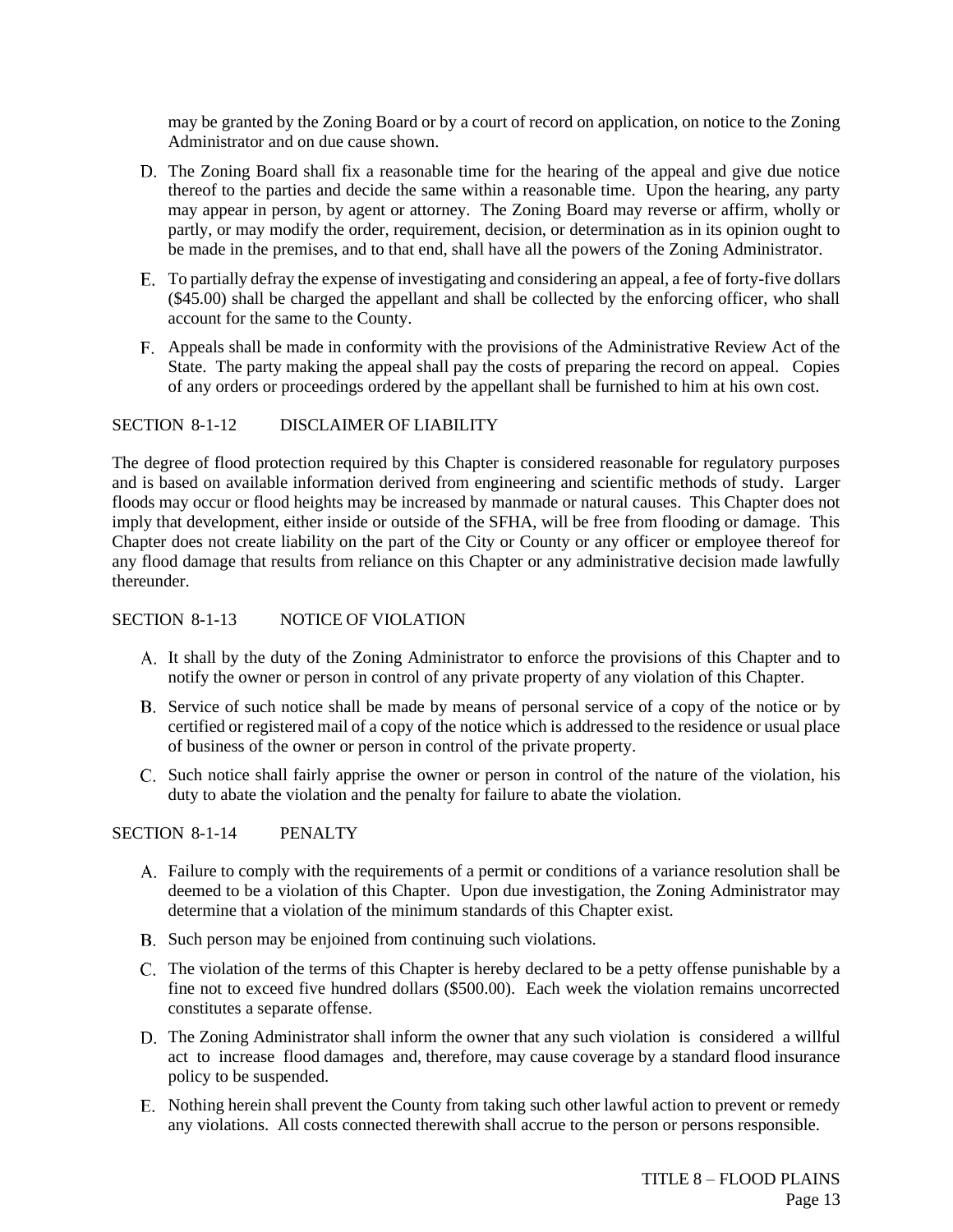#### SECTION 8-1-15 ABROGATION AND GREATER RESTRICTIONS

This Chapter is not intended to repeal, abrogate or impair any existing easements covenants, or deed restrictions. Where this Chapter and other ordinances, easements, covenants, or deed restrictions conflict or overlap, whichever imposes the more stringent restrictions shall prevail. This Chapter is intended to repeal the original ordinance or resolution which was adopted to meet the national flood insurance program regulations but is not intended to repeal the resolution which the County passed in order to establish initial eligibility for the program.

#### SECTION 8-1-16 SEPARABILITY

The provisions and Sections of this Chapter shall be deemed separable and the invalidity of any portion of this Chapter shall not affect the validity of the remainder.

SECTION 8-1-17 EFFECTIVE DATE

This Chapter shall be in full force and upon its adoption and publication as provided by law.

(Ord. 1994-24)